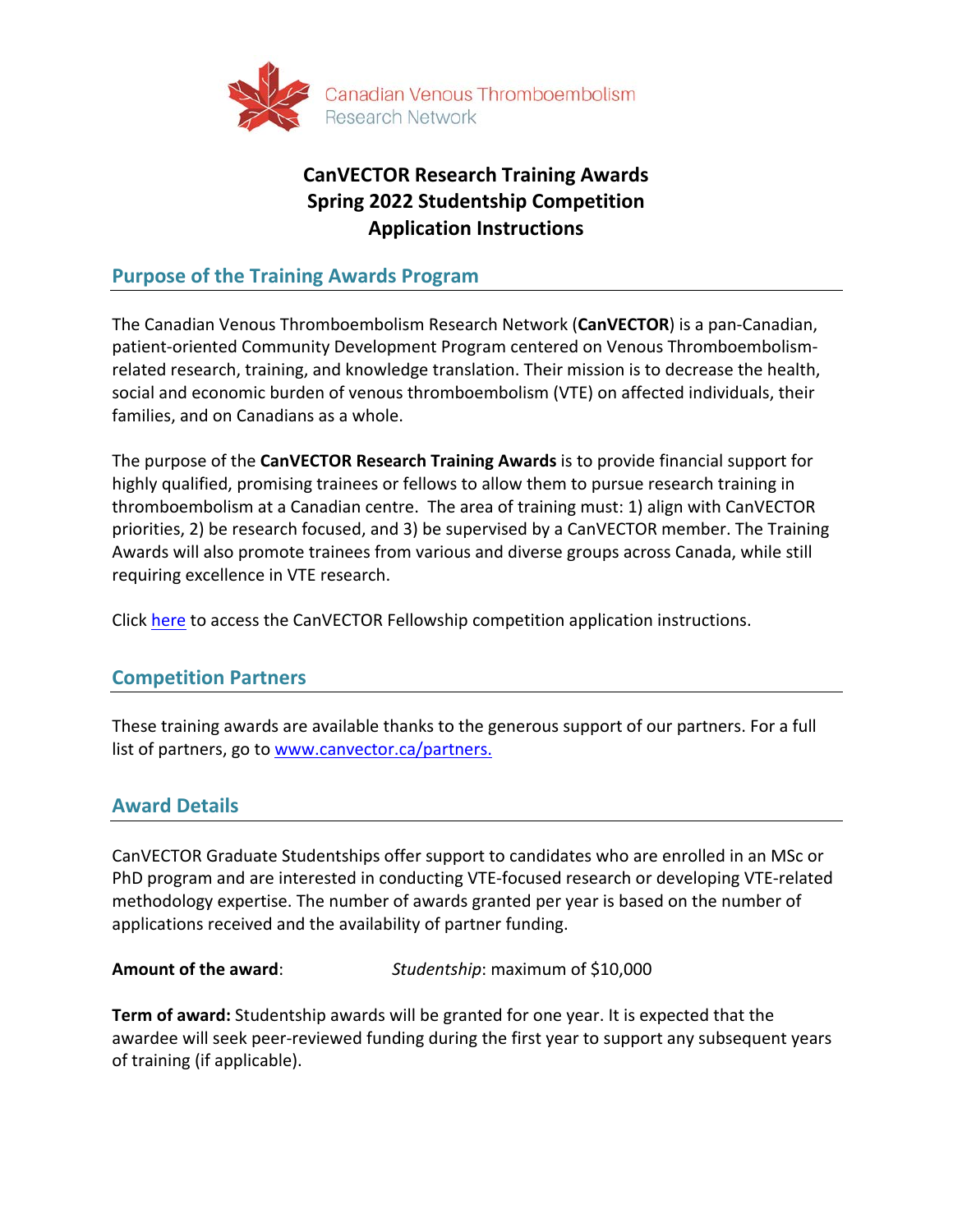

**Award renewal:** Priority for studentship awards will be given to new applicants. If additional funding is available, renewal applications will be invited and considered in the subsequent competition. It is expected that renewal applicants will demonstrate evidence of substantial progress in achieving their research objectives. Applications from trainees who have actively participated in CanVECTOR activities will be viewed favourably.

**Award priority:** To better promote the growth of VTE research and CanVECTOR goals across Canada, priority will be given to applicants from institutions and working with supervisors who have not yet received CanVECTOR funding.

# **Candidate Eligibility**

- **a. Citizenship:** Canadian and International applicants are eligible to apply. Priority will be given to Canadian citizens and Canadian permanent residents.
- **b. Prior education:** Studentship applicants must meet all requirements for their current/upcoming MSc or PhD program. Persons who already hold a faculty position are not eligible.
- **c. Career focus:** Candidate must be committed to a career with a focus on thromboembolism, including a commitment to ongoing research activity.
- **d. Type of research activities**: Eligible research activities must be in an area related to thromboembolism, and aligned with the mission and goals of CanVECTOR.
- **e. Location of training:** The *Studentship* must be completed at a CanVECTOR training site at one of the following Canadian universities: Dalhousie University, McGill University, McMaster University, the University of British Columbia, the University of Ottawa, the University of Toronto, the University of Western Ontario, the University of Calgary, Queen's University, Université de Montréal, Université de Sherbrooke, and Université Laval. Priority will be given to applications for training at sites that have committed partnership funds to CanVECTOR. Applicants from other training sites are invited to email [info@canvector.ca](mailto:info@canvector.ca) to discuss the connection to CanVECTOR, prior to completing an application.
- **f. Concomitant higher degree:** Studentship applicants must be enrolled in a full-time graduate program (MSc or PhD) during the 1-year award period (starting by September following the competition).
- **g. Supervisor(s):** Must be an established researcher who has agreed to be the Student's supervisor and who accepts the conditions of the award as outlined below. At least one of the applicant's supervisors must be a CanVECTOR member.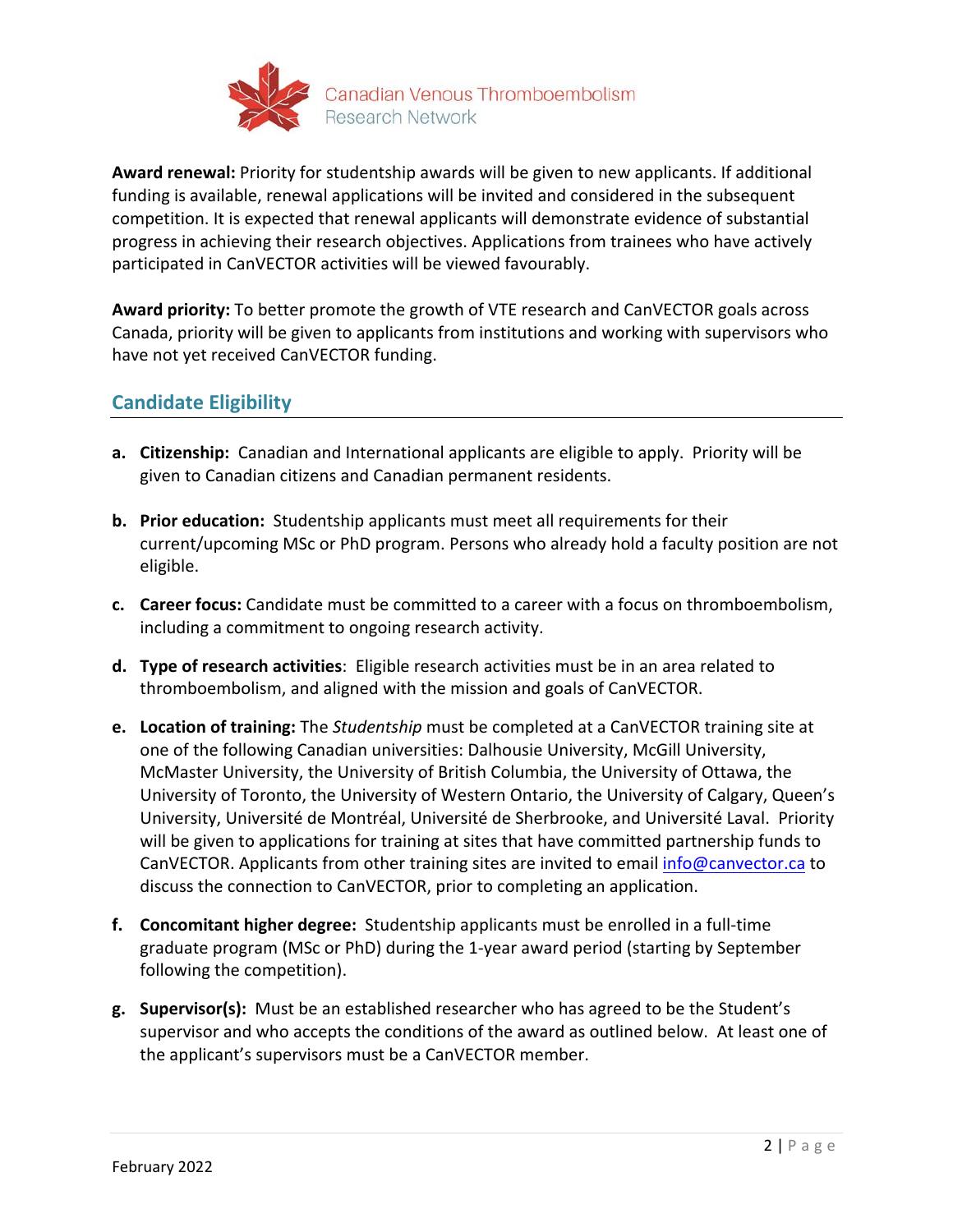

## **Studentship Conditions and Responsibilities**

**Submission of an application implies acceptance of the following conditions by both the applicant and his/her supervisor(s):** 

- **a. Protected time**: It is expected that the principal focus and time commitment of the successful candidate will be to further his/her research experience in thromboembolism. *Graduate students* are expected to be enrolled full time in an MSc or PhD degree program.
- **b. Award administration**: The administration of the award will be through a university department or hospital research department and not sent to the successful candidate directly. The University or Hospital will then issue the funds to the award recipient according to their own procedures and payment schedules.
- **c. Top-up**: It is the responsibility of the host university or hospital to ensure that the total stipend that the Student receives meets the minimum institutional and provincial funding standards (as applicable). Successful candidates must declare all sources of salary support to the CanVECTOR Training Office.
- **d. Letter of offer:** Upon receiving an award offer, the applicant must notify the CanVECTOR Training Office [training@canvector.ca](mailto:trainingandmentoring@canvector.ca) of their decision to accept within 14 days.
- **e. Letter of agreement:** On acceptance of the award, the successful candidate and his/her supervisor will sign a letter of agreement to the Conditions and Responsibilities of the award and submit this to the CanVECTOR Training Office [training@canvector.ca](mailto:trainingandmentoring@canvector.ca) within 2 months of the offer.
- **f. Acknowledgment:** Any formal presentation (e.g. poster, oral paper), publication, or thesis resulting from the CanVECTOR research *Studentship* must acknowledge the support of CanVECTOR, and a copy of any publications resulting from the studentship must be sent to the CanVECTOR Training Office training@canvector.ca
- **g. Final report**: A brief summary of the activities and accomplishments achieved during the *Studentship* year shall be submitted to the CanVECTOR Training Office within 3 months of the end of the funding year.
- **h. Presentation**: The Student will be required to present a summary of his/her research activities at the CanVECTOR annual conference (in-person if possible) or a separate research event presented by CanVECTOR.
- **i. Ongoing funding**: It is expected that the awardee will seek peer-reviewed funding during the first year to support any subsequent years of training (if applicable).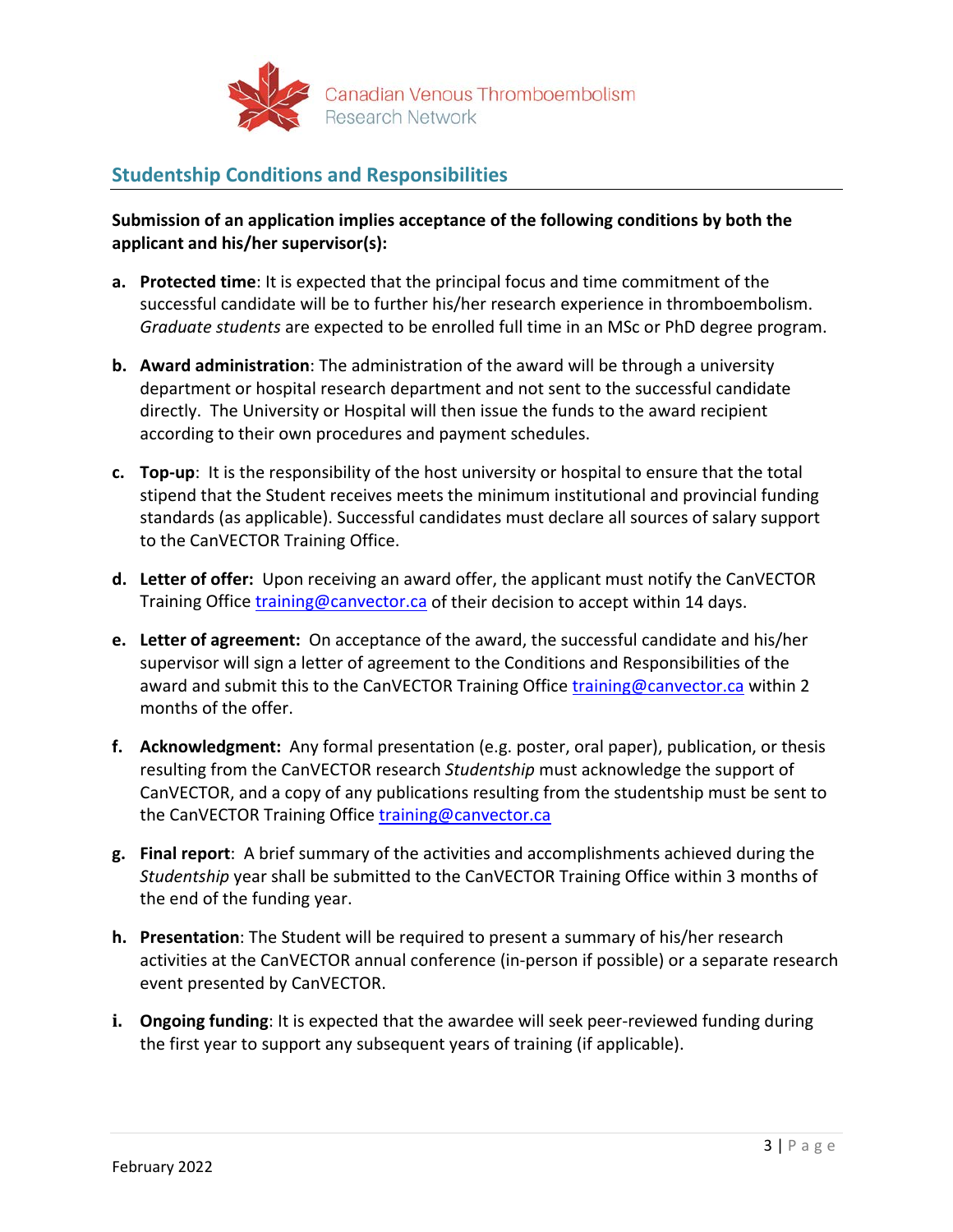

### **Components of the Application**

#### **The components of the application include:**

- a. CanVECTOR [Studentship Award Application Form](https://www.canvector.ca/funding/fellowship-and-studentship/studentship-award-application-form.pdf) Spring 2022
- b. A letter and summary of proposed research project from the applicant **(2 pages maximum)**  with the following headings:
	- I. Background and rationale **(1/2 page)**. If the research proposal requires additional funds, the summary should describe the source of this funding (obtained or applied for) and should include a brief discussion of alternatives, if applied-for funding is not successful.
	- II. Hypothesis and goal **(1/4 page)**
	- III. Specific objectives and methodologies **(3/4 page)** include specifically the role of the applicant in the project, and the length of time
	- IV. Conclusion and expected outcomes **(1/2 page)**
- c. Lay summary **(maximum 400 words)**. The lay summary is a brief summary of a research project that is used to explain complex ideas and medical and scientific terms to people who do not have prior knowledge about the subject. In language suitable for a lay audience, describe the following:
	- I. Purpose of the research
	- II. Relevance of the research
	- III. General approach (methods)

For the lay summary, please include paragraphs and headings that clearly show how you are addressing each of the above (3) components, and a lay title.

- d. A copy of the applicant's current CV **(maximum 4 pages)**.
- e. A copy of the proposed primary supervisor(s)' current CV **(maximum 4 pages)**.
- f. A letter of support from the proposed primary supervisor **(maximum 1 page)** outlining 1) the strengths and accomplishments of the candidate, 2) the research facilities and resources available to the candidate, and 3) the proportion of time the candidate will spend on research, course work, clinical duties, and teaching.
- *\*Please note:* Applications must use a minimum of 12-point font and 1-inch margins for all submitted material.